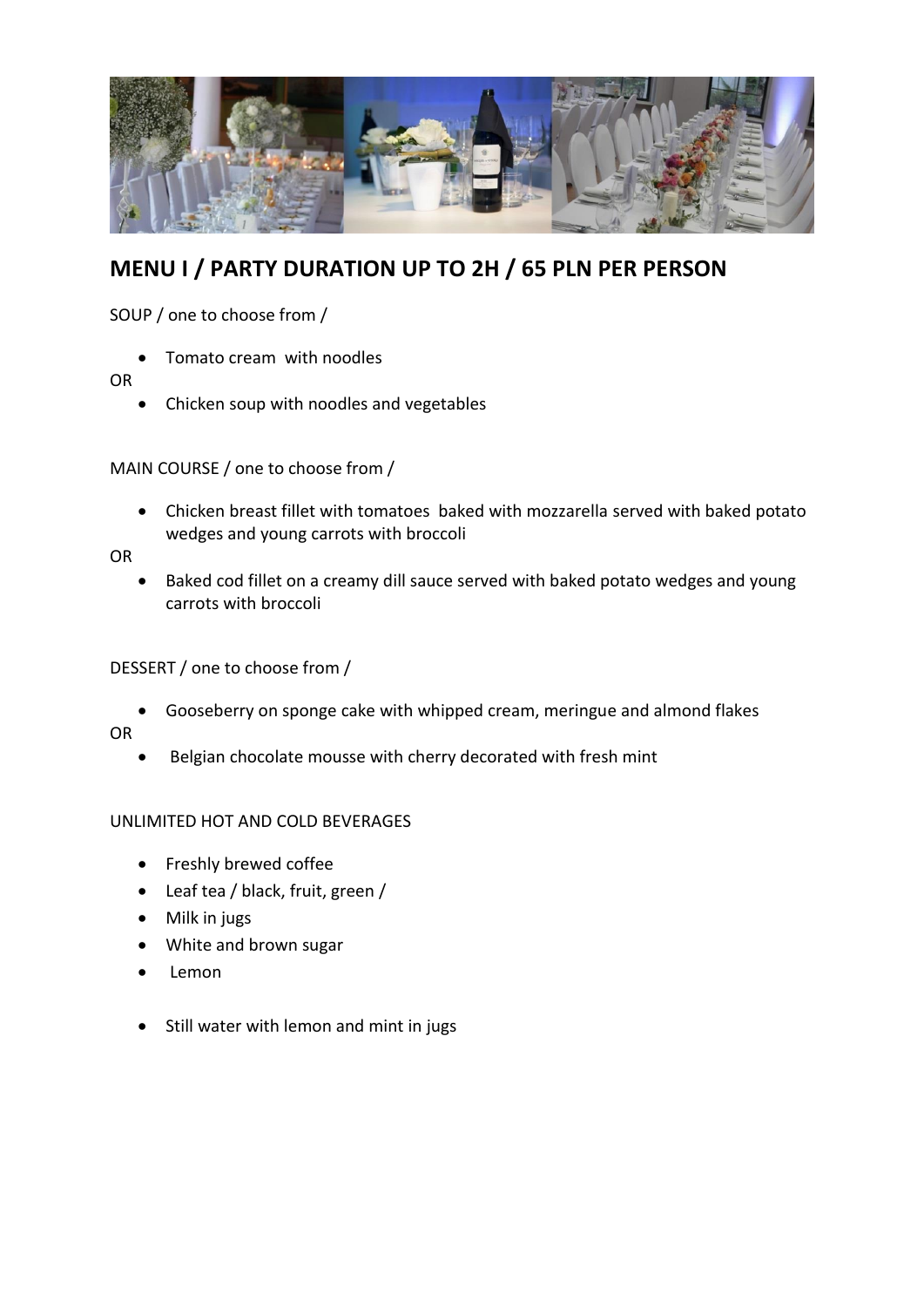

# **MENU II / PARTY DURATION UP TO 5 H / 95 PLN PER PERSON**

COLD SNACKS / 3 portions per person to choose from the assortment below

- Trout fillet with vegetables and horseradish dip
- Poultry timbalik with vegetables and green peas on lemon slices
- Herring marinated on slices of baked potatoes with yoghurt sauce, apple and onion
- Slices of roasted pork with apricot and plum brushed with Malaga
- Venison pate with goose livers on slices of grilled apples
- Salmon carpaccio with crème fraiche, fresh dill and lemon

## MAIN COURSE / one to choose from /

 Turkey breast wrapped in grilled zucchini and maturing ham in basil sauce served with parissien potatoes sprinkled with herbs and young carrots with broccoli

#### OR

 Pork tenderloin medallions wrapped in bacon on a cherry BBQ sauce served with parissien potatoes sprinkled with herbs and young carrots with broccoli

## DESSERT / one to choose from /

Gooseberry on sponge cake with whipped cream, meringue and almond flakes

## OR

Cheesecake with foam and chocolate

## HOT AND COLD BEVERAGES / UNLIMITED

- Freshly brewed coffee
- Leaf tea / black, fruit, green /
- Milk in jugs
- White and brown sugar
- Lemon
- Still water with lemon and mint in jugs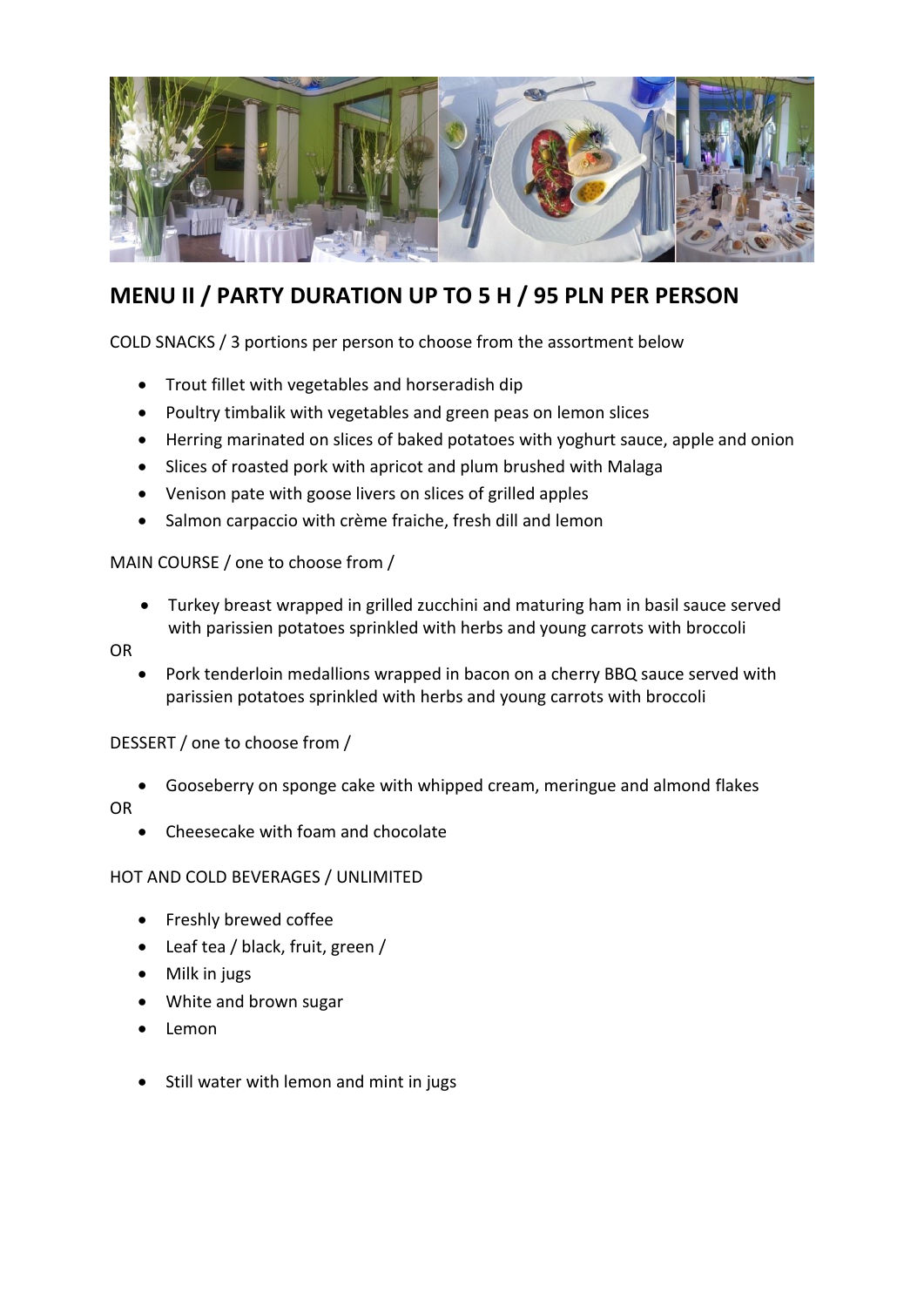

## **MENU III / PARTY DURATION UP TO 8 H / 175 PLN PER PERSON**

STARTER / one to choose from /

- Salmon fillet with a crayfish neck brushed with wine jelly with horseradish and dill dip
- Cocktail roll

OR

- Marinated beef tenderloin carpaccio served with arugula, black olives and parmesan flakes
- Cocktail roll

SOUP / one to choose from /

• Cream of baked vegetables with orange mousse

OR

Boletus soup with mushroom particles and noodles

MAIN COURSE / one to choose from /

 Duck breast marinated in honey and marjoram with apple and blueberry served with parissien potatoes sprinkled with herbs and red cabbage with raisins

OR

 Zander fillet on a creamy crayfish sauce served with parissien potatoes sprinkled with herbs and young carrots with broccoli

DESSERT / one to choose from /

Mango cake with white chocolate and raspberry mousse

OR

• Praline cake with belgian chocolate

#### COLD SNACKS AND SALADS

/ parties up to 40 people: 5 types of snacks to choose from, parties for more than 40 people: 7 types of snacks to choose from /

- Chopped beef tartar seasoned with onion and pickeld cucumber on wholemeal ducat
- Baltic salmon carpaccio marinated in sea salt with capers and creme fraiche with dill
- Pork tenderloin marinated in coriander with bacon chips on red onion chutney
- Trout fillet with vegetables and horseradish dip
- Slices of roasted pork with apricot and plum brushed with malaga